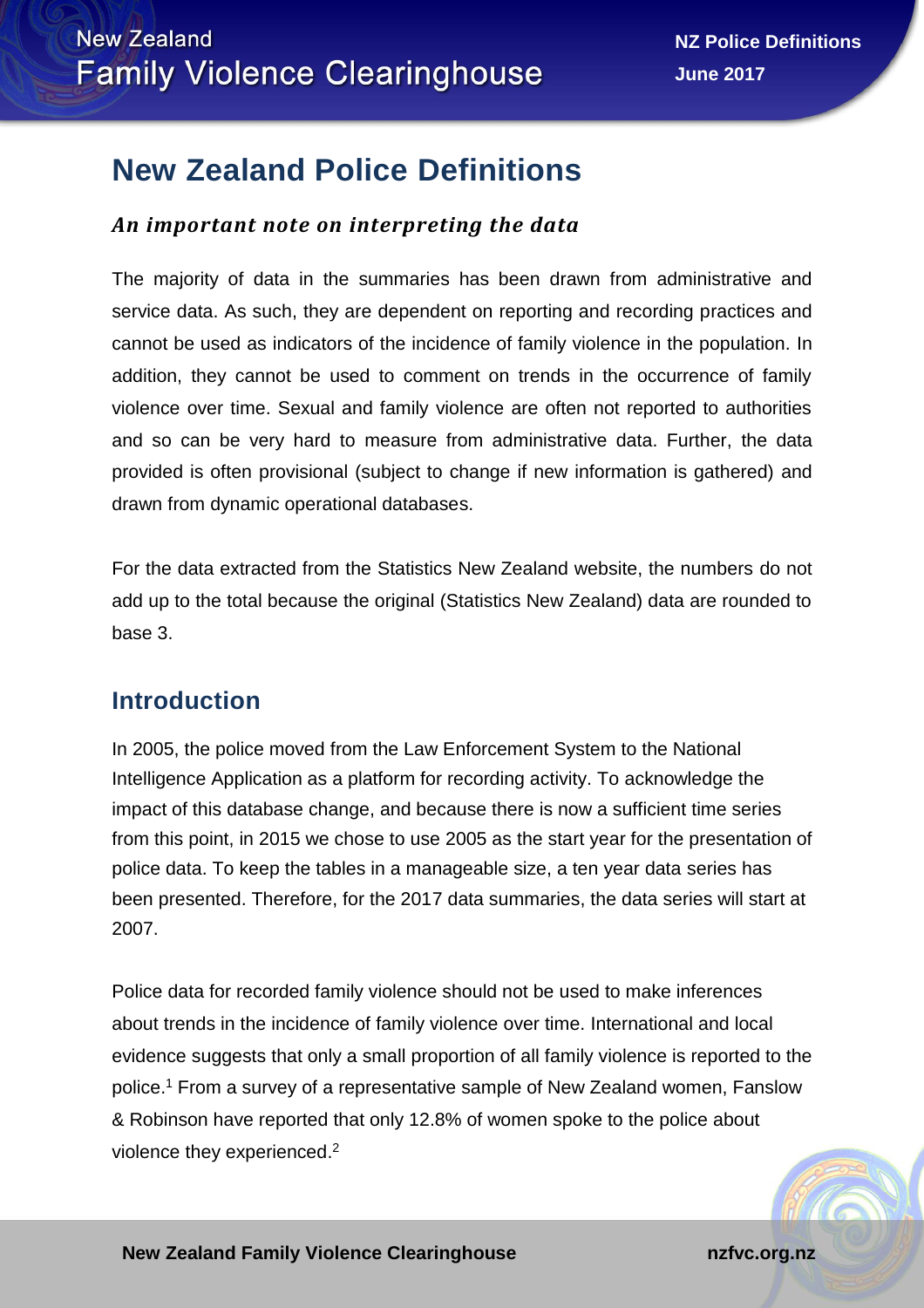Variable reporting practices also make it difficult to interpret data. The New Zealand Police National Statistics Manager has informed the New Zealand Family Violence Clearinghouse that as police have given increasing focus to family violence over recent years, it is likely that a greater proportion of offences have been recognised and recorded as related to family violence. <sup>3</sup> As such, it is difficult to establish the extent to which changes in reporting, recording and/or changes in the number of incidents contributes to the differences seen.

In June 2014, police modified the National Intelligence Application to ensure all required victim data, including Relationship of Offender to Victim data are recorded more consistently.<sup>4</sup> They have changed the crime statistic systems and improved the statistical counting rules<sup>5</sup>. Owing to these changes, the Apprehensions and Recorded Offences data, previously available on the Statistics New Zealand website (NZ.Stat) are available up to the year of 2014. These tables have been replaced by the monthly *Recorded Crime Victim Statistics* and the *Recorded Crime Offender Statistics*, and are no longer up-dated.<sup>6</sup>

#### *Family Violence*

From December 2012, police began reporting family violence data from a new data set. The new data set counts offences based on when the investigations are *entered* into NIA (the old data set was based on when the investigation occurred). As the data sets are based on different counting rules they are not comparable. Information on how to interpret these figures can be found on the police website at: [http://www.police.govt.nz/sites/default/files/resources/guide-to-statistics-produced](http://www.police.govt.nz/sites/default/files/resources/guide-to-statistics-produced-by-nzpolice.pdf)[by-nzpolice.pdf](http://www.police.govt.nz/sites/default/files/resources/guide-to-statistics-produced-by-nzpolice.pdf)

*Family Violence Investigations*: When an officer attends an occurrence that they consider might have had some form of family violence, they must record it as a Family Violence Investigation. A given Family Violence Investigation may relate to one or more offences and/or non-offence incidents. Many factors influence police decisions to undertake Family Violence Investigations and these change over time. Because police choose to undertake Family Violence Investigations, these statistics are not suitable for use as proxy indicators of demand volumes or of the prevalence

#### **New Zealand Family Violence Clearinghouse noting the matrice of the national national national national national national national national national national national national national national national national national**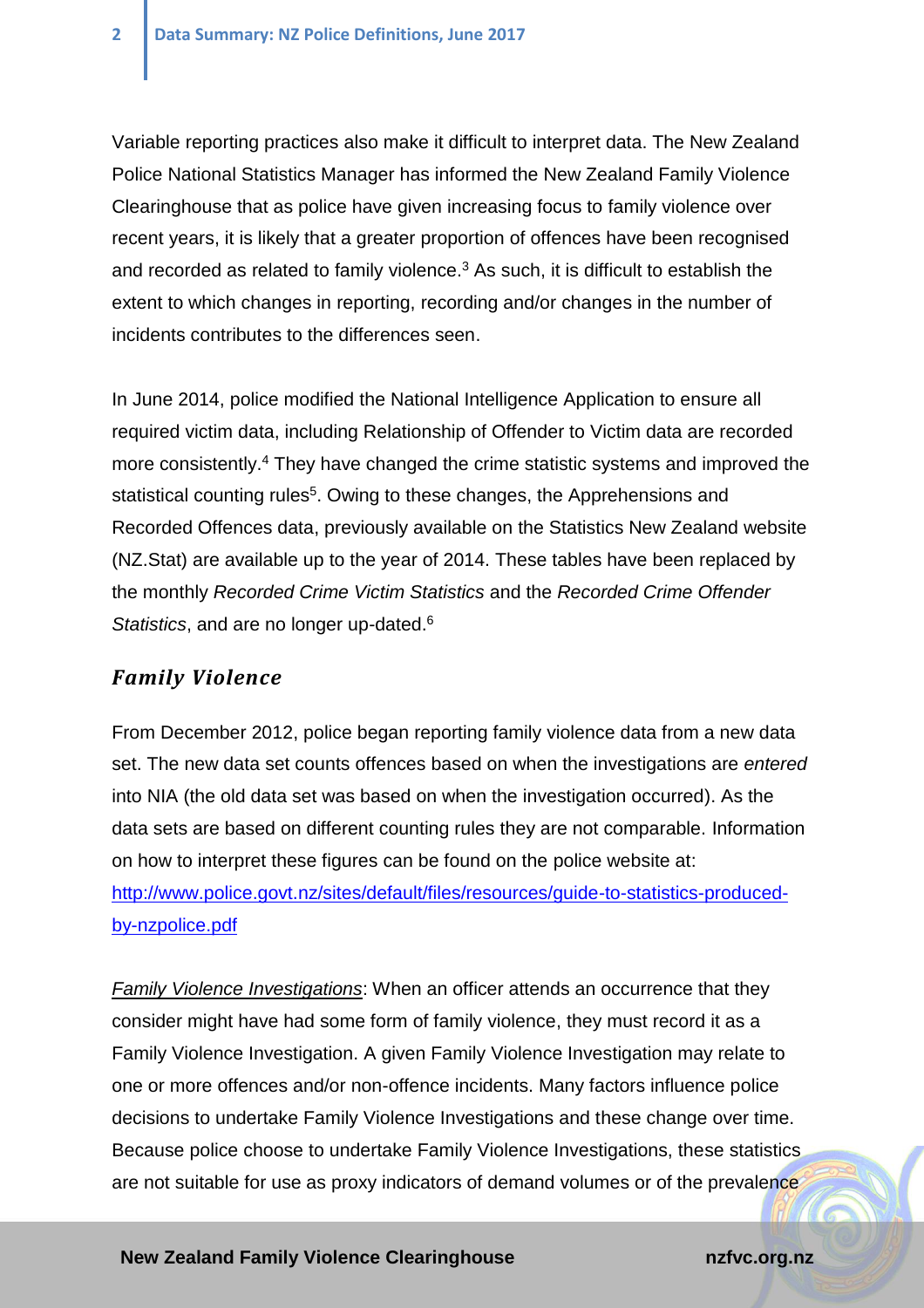of family violence in society, as patterns in the data will be misleading for such purposes. However, they are suitable for characterising the Family Violence Investigations police choose to undertake (i.e. outputs). These include Family Violence Investigations where at least one offence was recorded as these are not counts of recorded offences. Alternatively the occurrence may not have involved any offences: this is a Family Violence Investigation with no offence recorded. *FVIRs - Family Violence Investigation Reports*: FVIRs are completed by police when they attend an occurrence that appears to be a family violence situation. *Police Safety Orders*: As Police Safety Orders were introduced in July 2010, current data available on their use will reflect changing police practice and the embedding of a new tool.

Police Safety Orders were implemented to provide a tool for the police to diffuse a highly charged situation. They *"can be issued and served at the scene in situations where there is insufficient evidence to make an arrest, but where there are reasonable grounds to believe that such an order is necessary to ensure the immediate safety of a person at risk."* At the time of issuing the PSO, police can detain a person for up to two hours, and this person is expected to have no contact with the person at risk for up to 5 days.<sup>7</sup>

#### *Relationships*

The following relationship definitions were extracted from the New Zealand Police Homicide Victims Report.<sup>8</sup>

*Couple:* includes married, de facto, civil union, separated, divorced, and boy/girlfriend not living together. This does not take into account age, gender or sexual relationship.

*Parent:* where the victim was a biological, adoptive or foster parent of the offender. It also includes the de facto partner of the offender's biological parent, if the victim and offender live together, or have lived together when the offender was a child. *Child:* where the victim was a biological, adoptive or foster child of the offender. It also includes the biological child of the de facto partner, if the victim and offender live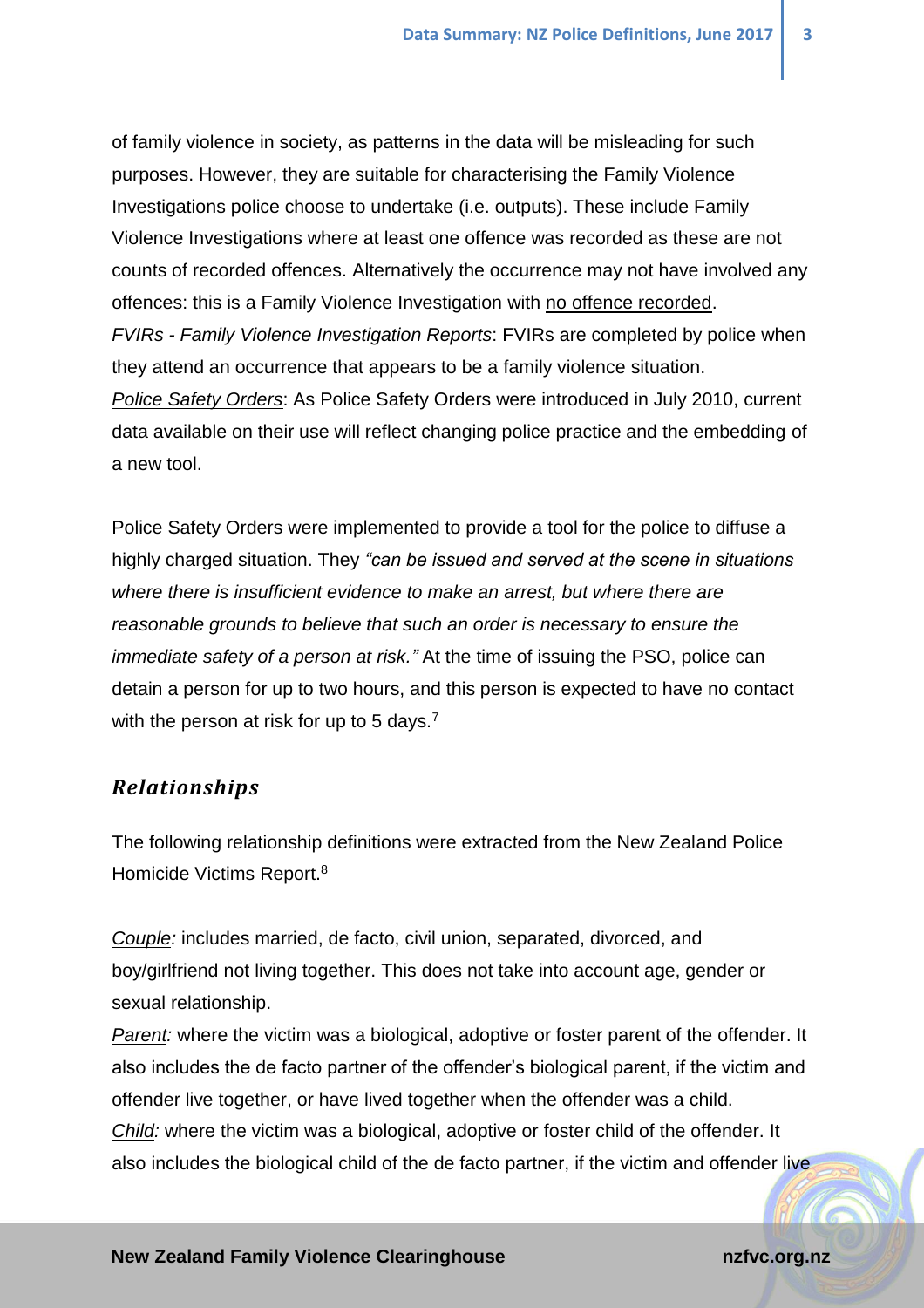together, or have lived together when the victim was a child. As child refers to the relationship, not the age of the victim, it can include adults.

*Other family:* includes siblings, grandparents, grandchildren, aunts, uncles and cousins. It excludes friends of the victim/offender's parents who may be referred to as uncle/aunt.

*Not family but linked to family:* 'Not family but linked to family' is defined as the victim and offender not being 'Family', but each having one of the above four relationships to a third person. For example, this would include a victim who is killed by her spouse's ex-spouse. It would also include a victim who is the new boy/girl friend of the offender's mother/father.

*Not family – other*: 'Not family - other' includes both victims who know their killer and those to whom the killer is a stranger.

### *Terminology*

*ANZSOC - Australian and New Zealand Standard Offence Classification:* In July 2009, Statistics New Zealand and the New Zealand Police began using the ANZSOC. <sup>9</sup> The introduction of this classification scheme will mean that future comparisons between different justice sector agencies, across Australia and New Zealand, will be easier. However this change may have influenced the reporting of data and therefore data should not be compared over time.

*Apprehension:* The term 'apprehension' refers to when police determine who committed an offence and inform that person of such. For each apprehension, police record how they dealt with the offender. One offender may be apprehended for multiple offences, or multiple offenders may be apprehended for one offence. Apprehension statistics give the number of offender apprehensions during a calendar year and indicate how such apprehensions were resolved. Statistics in these tables represent the numbers of apprehensions but not the number of offenders. Apprehensions do not count distinct individuals, as a person apprehended for multiple offences will be counted multiple times in the data. Apprehensions recorded in the data summaries are generally those where the arrest occurred at the initial attendance of the police at the incident. Apprehensions that occur following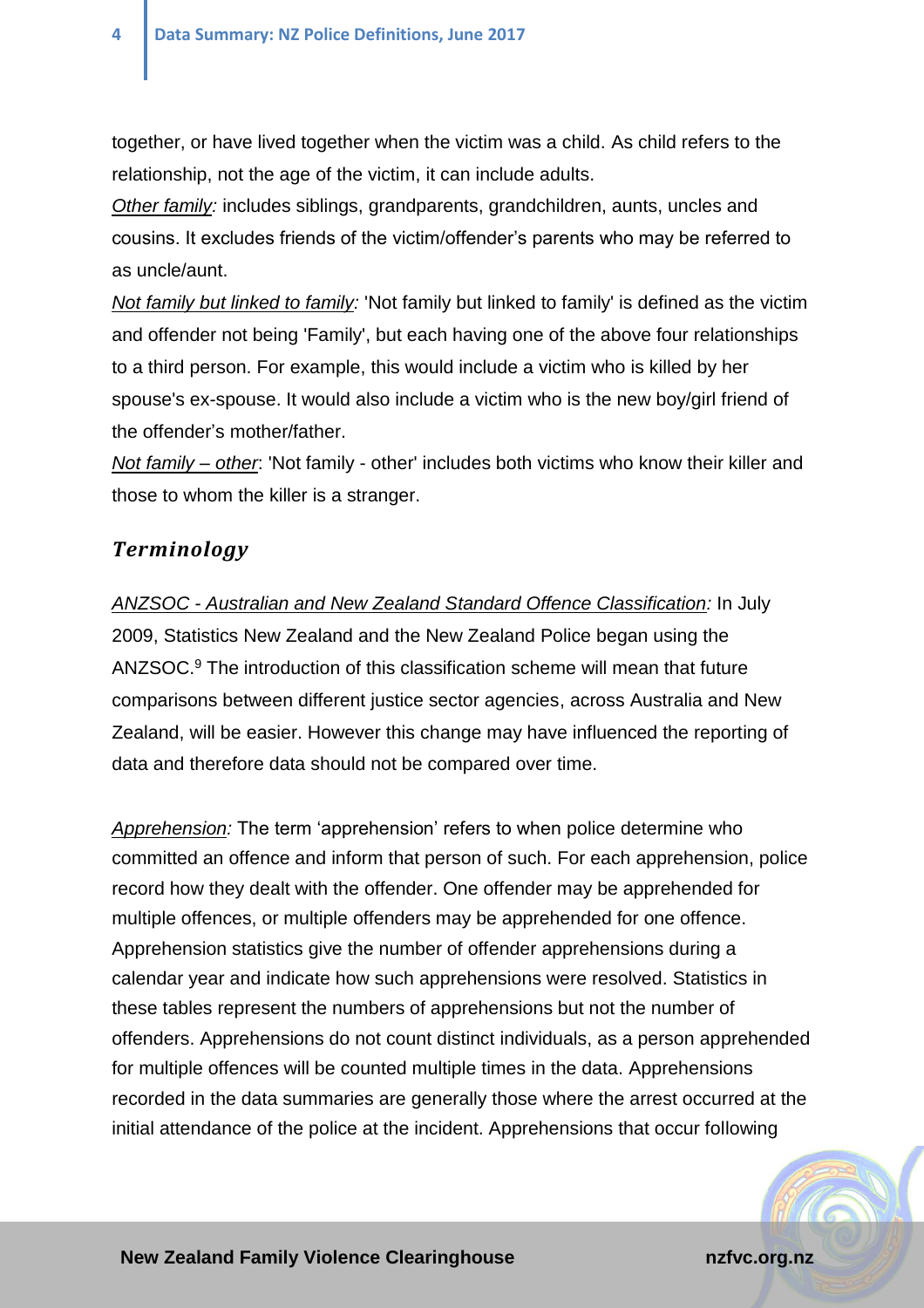further investigation are not always updated in NIA. Other apprehension categories include:

*Dealt with by the police:* The offender has been found to have a mental health issue or is in custody, so no further action is taken other than to document the offence.

*Apprehensions resulting in other:* Used for a variety of reasons such as the alleged offender being deceased, the mental health condition of the alleged offender, and the offender already being in custody for a more serious offence.

*Proceeding:* (PRO) The first type of legal action (court or non-court) initiated by police against a person as a result of an investigation of an offence(s). If multiple proceedings are taken against an alleged offender on one day, this is the method of proceeding for the most serious offence for which an alleged offender is proceeded against by court and non-court action.<sup>10</sup>

<span id="page-4-1"></span>*Homicide Victims Report:* The homicide victims report is released to coincide with calendar year Official Statistics for recorded crime in New Zealand. As there are fewer than 100 homicides in New Zealand each year, it is possible to produce a report containing comprehensive statistics about victims. However, it is important to note that the data in each homicide victims report comes from a dynamic database. The data provided for 2011 and 2012 are provisional, as many of these homicide investigations are continuing, and police records continue to be updated. To have consistent terminology in the data summaries, the phrase 'culpable death/victim of homicide' used in the Homicide Victim Report has been replaced with 'homicide death.' The New Zealand Police statistics manager confirmed that these terms are used synonymously. 11

<span id="page-4-0"></span>*Occurrence*: An event that can have multiple offences against the law, or may have none.

*Offence:* Breaches of the New Zealand law recorded by police. This includes offences specified in the Crimes Act 1961 and other legislation, such as the Summary Offences Act 1981, Local Government Act 2002, etc.<sup>12</sup>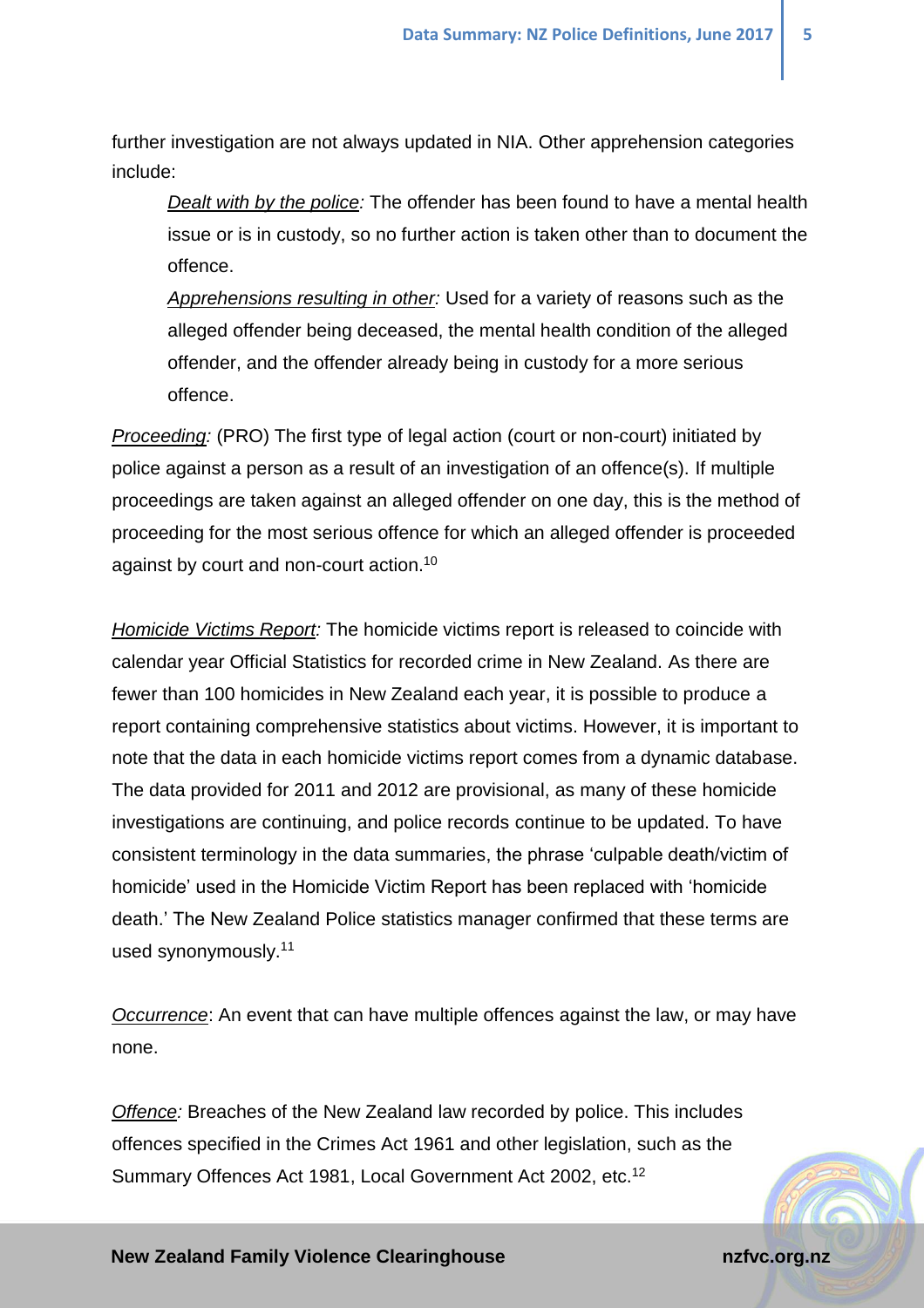*Recorded offence:* An incident that is reported to or detected by police where police believe an offence is likely to have been committed is counted as a Recorded Offence.

*Resolved offence:* When one or more offenders have been apprehended.

*Prosecution:* When a police officer charges an offender for an offence.

*Charge:* Action taken against the offender for the offence in court.

#### *Offences*

*Assault:* Crimes of interpersonal violence. Includes aggravated assault, common assault and other crimes of interpersonal violence described in sections 188-204 of the Crimes Act 1961. These are described in the annual crime statistics as *Serious Assault Resulting in Injury; Serious Assault Not Resulting in Injury; Common Assault; and Other Acts Intended to Cause Injury. <sup>13</sup>* Not all assaults are specifically related to family violence.

<span id="page-5-1"></span><span id="page-5-0"></span>*Assault on Child:* The act of intentionally applying or attempting to apply force to the person of another, directly or indirectly, or threatening by any act or gesture to apply such force to the person of another, <sup>14</sup> by an adult on a child under 14 years. Assaults on Child offences are likely to be significantly underreported to police. If a person is apprehended for assaulting a child, but another type of offence is considered more appropriate (for example, *Injuring with Intent* (section 189)), then that offence is usually recorded instead of an Assault on Child offence.

*Male Assaults Female:* The act of intentionally applying or attempting to apply force to the person of another, directly or indirectly, or threatening by any act or gesture to apply such force to the person of another, [14](#page-5-0) by a male on a female. Not all Male Assaults Female offences are family violence. Male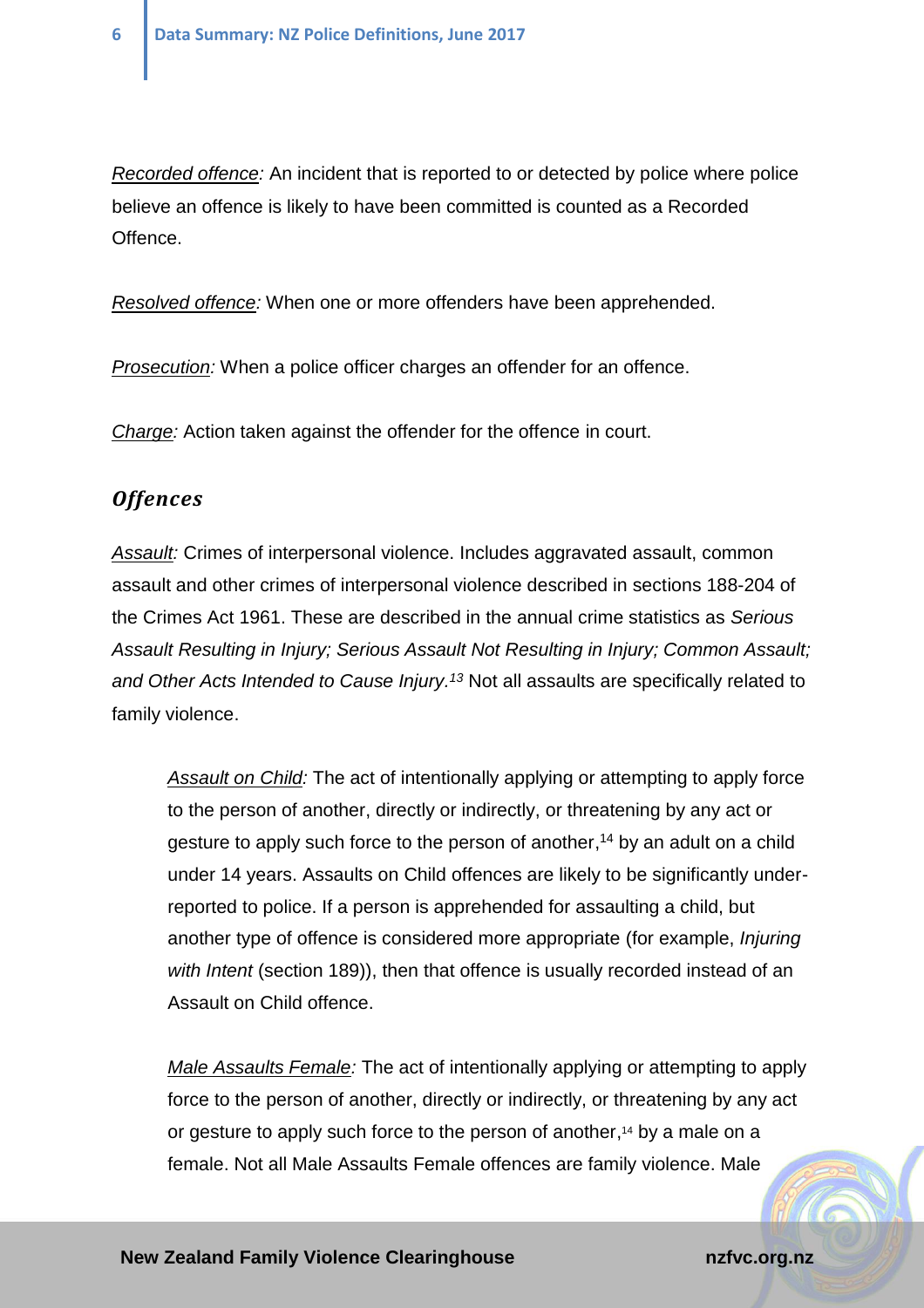Assaults Female is a crime under the Crimes Act 1961 and is most often used with family violence-related assaults. However, until 2005, many were not coded as family violence. With an increasing focus on family violence, more Male Assaults Female offences are now recorded as family violence. The latest figures show that 93% of all Male Assaults Female offences are now coded as family violence. [11](#page-4-0) As with Assault on a Child offences, if another type of offence is considered more appropriate then this offence will be recorded instead of Male Assaults Female.

*Breach of Protection Orders:* (BPO) Includes offences such as Contravening a Protection Order, and Failing to Comply with a Protection Order. Protection Orders are granted under the Domestic Violence Act 1995.

*Culpable homicide:* (CH) A death where the killer(s) is (are) liable for *murder, manslaughter* or *infanticide*. The New Zealand Police use the terms *culpable homicide* and *culpable death* interchangeably. For consistency we have used only the term *culpable homicide* in the data summaries.

*Sexual offences:* Police do not generally publish statistics on sexual assault victims. However, most sexual assault offences identify the gender and age band of victims. The attached tables give breakdowns by gender and age band based on such description. Sexual offences where no victim gender or age is specified are excluded. Therefore, caution is advised when interpreting these data.

Although all violent offences are thought to be under-reported to the police, sexual offences are substantially more likely to be under-reported. Changes in public education and awareness of violence may also influence the likelihood of reporting. As highlighted above, crime data in New Zealand is published using the ANZSOC scheme, and includes groupings such as aggravated sexual assault; non-aggravated sexual assault; and other non-assaultive sexual offences. [13](#page-5-1) These offences are defined in the Crimes Act 1961 as sexual violation (including rape), attempted sexual violation, indecent assault, incest and other offences described in sections 127 to 144.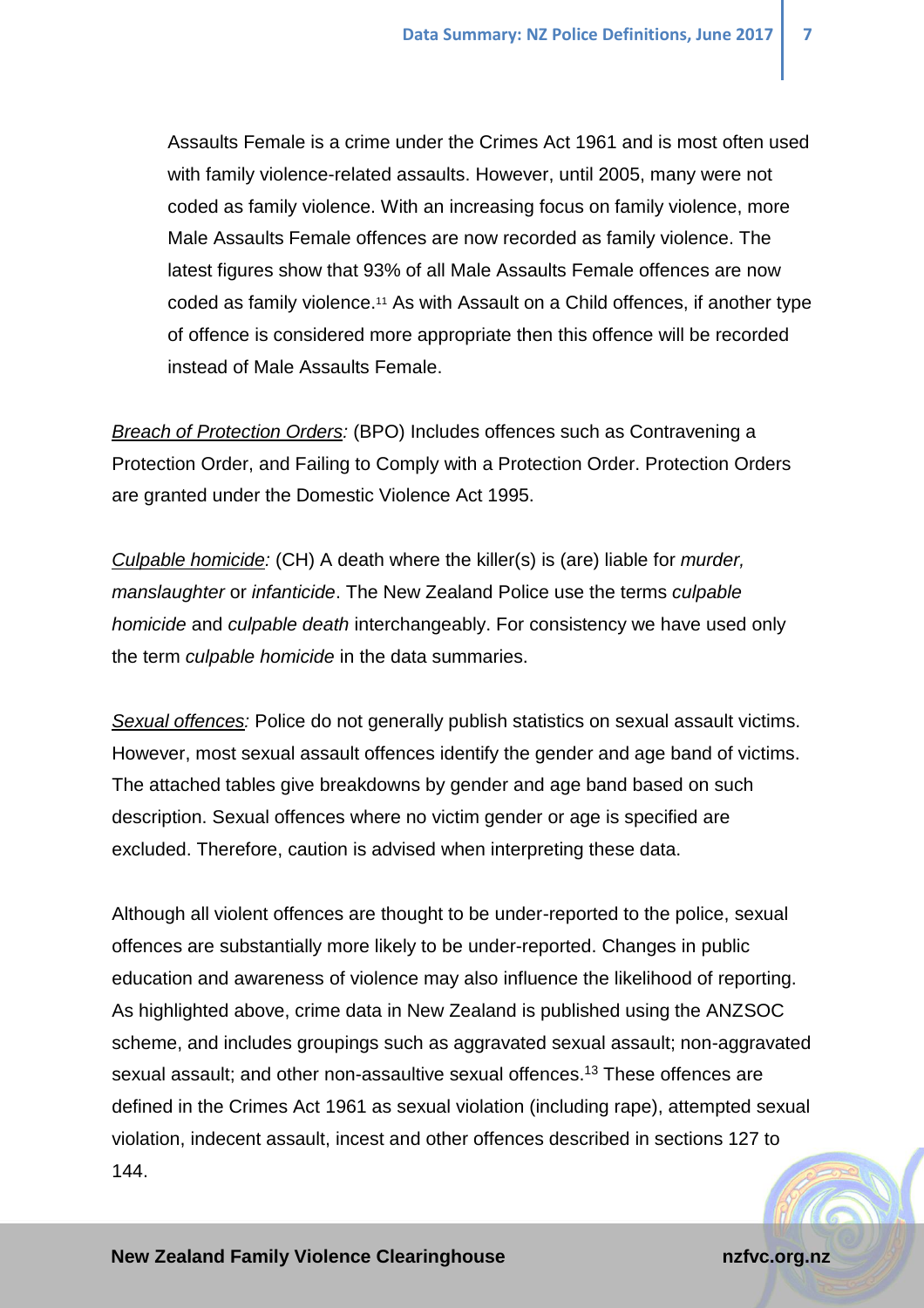*Child pornography*: Offences in the Child Pornography offences group were introduced during the 2013/2014 fiscal year. The 'Child Exploitation' offence element distinguishes these offences from other offences under the same sections of the Films Videos & Publications Classification Act 1993. Before the 'Child Exploitation' offence element was introduced (on 17 June 2014) such Child Pornography offences were included in ANZSOC group 1323, Censorship offences.<sup>15</sup>

### **Recorded Crime Victims Dataset**

The victim population is the measure that counts a person or organisation once within each criminal incident for each Australian and New Zealand Standard Offence Classification (ANZSOC) division in which they are recorded as being a victim of an offence.

A criminal incident consists of one or more offences (and their related victims and offenders) that are committed by the same person or organisation or groups of persons or organisations and if:

- they are part of actions committed simultaneously or in sequence over a short period of time at the same place
- they are part of interrelated actions, that is, where one action leads to the other or where one is the consequence of the other(s); or
- they involve the same action(s) repeated over a long period of time against the same victim(s) and only come to the attention of police at one point in time.<sup>16</sup>

It is important to note that the Recorded Crime Victims Dataset does not include Breaches of Protection Orders. For these offences the 'victim' is the Family Court.

The Relationship of Offender to Victim represents the relationship from the perspective of the victim, and at the time of the offence, not at the date of apprehension or proceeding. So, Parent assaults child is recorded as 'Parent'. The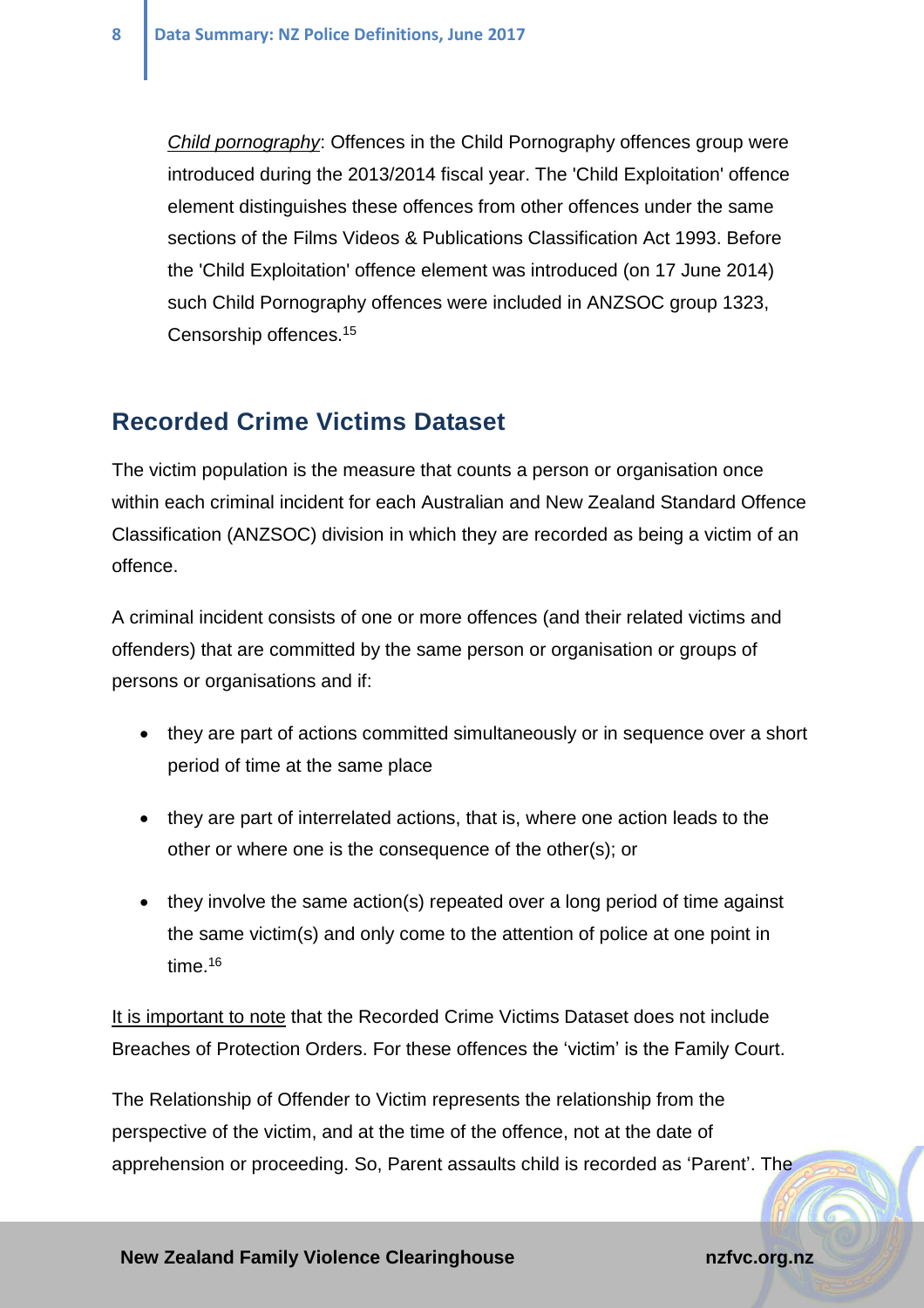outcome of investigation shows the status of a police investigation at a set time. Data are recorded 7, 30, 90, and 180 days after the date the offence is reported or becomes known to police.<sup>17</sup> The offences included in the data summaries are those where the outcome of the investigation is recorded as a 'victimisation' at 180 days after the offence.

## **Recorded Crime Offenders (Proceedings) Statistics**

This collection counts proceedings against alleged offenders recorded by NZ Police, except for the following offences: offences that Police are able to deal with by issuing an infringement notice, such as liquor ban breaches and many traffic offences; offences that come under the authority of agencies other than NZ Police, such as Customs, WorkSafe NZ, Inland Revenue, ACC, Ministry for Primary Industries.

'Proceedings' are a legal action initiated against an alleged offender for an offence(s). Police proceedings represent a count for each separate occasion on which police initiate a legal action against an offender. Each proceeding is classified to a principal offence and principal method of proceeding. It does not represent a count of offences.

The proceeding population is the measure involving counting a person once on each day they are proceeded against by police in the reference period, whether by court or non-court action.[10](#page-4-1)



**New Zealand Family Violence Clearinghouse national environmental control of the national environmental environmental environmental environmental environmental environmental environmental environmental environmental enviro**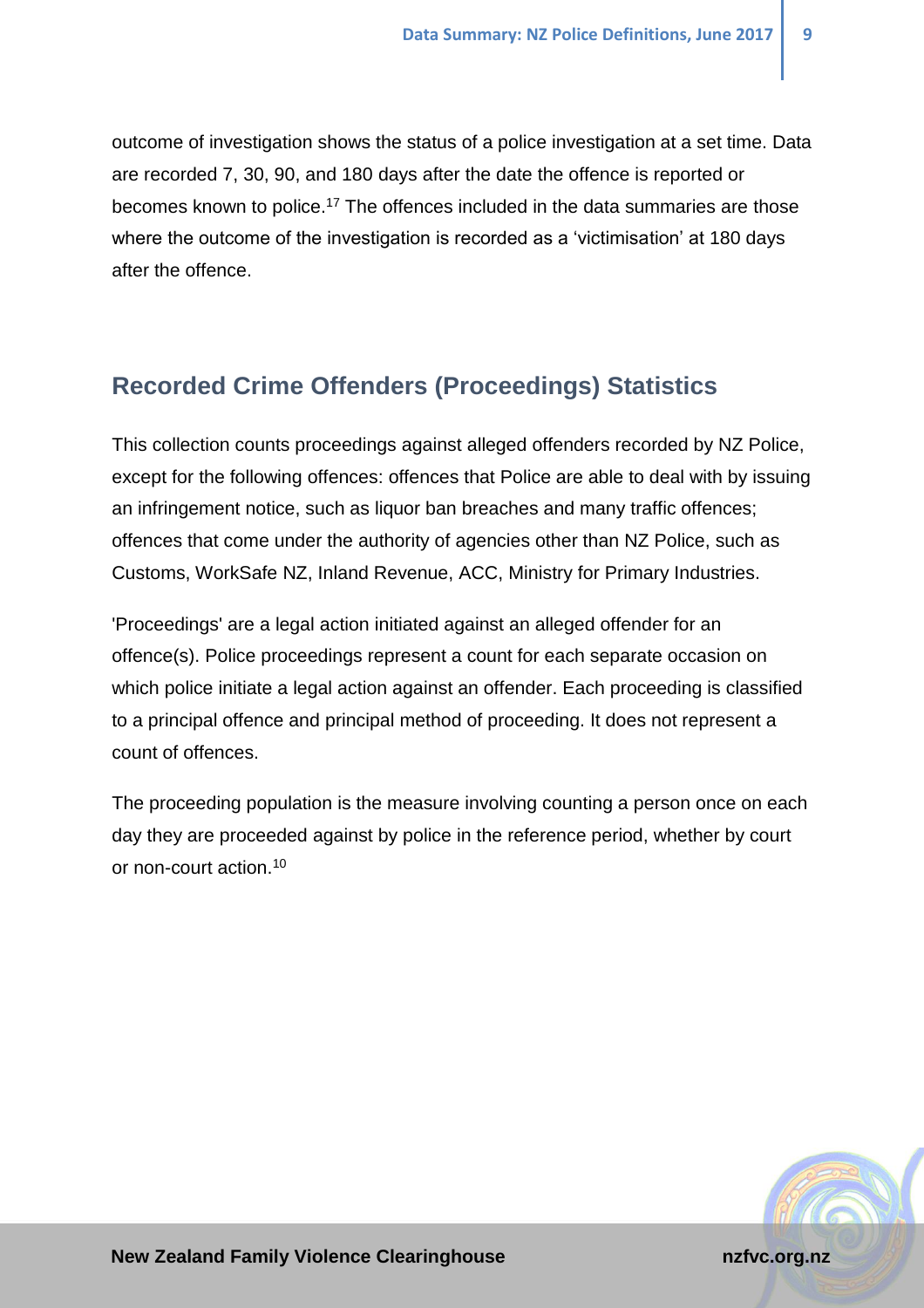#### References

 $\overline{a}$ 

- <sup>1</sup> Ministry of Justice. (2015). *[2014 New Zealand Crime and Safety Survey –](http://www.justice.govt.nz/assets/Documents/Publications/NZCASS-201602-Main-Findings-Report-Updated.pdf) Te Rangahau o Aotearoa [mō te Taihara me te Haumarutanga 2014: Main findings](http://www.justice.govt.nz/assets/Documents/Publications/NZCASS-201602-Main-Findings-Report-Updated.pdf)*. Wellington: Ministry of Justice. Retrieved 12 June 2017.
- <sup>2</sup> Fanslow, J. L. & Robinson, E. M. (2010). Help-seeking behaviours and reasons for help seeking [reported by a representative sample of women victims of intimate partner violence in New](http://dx.doi.org/10.1177/0886260509336963)  [Zealand.](http://dx.doi.org/10.1177/0886260509336963) *Journal of Interpersonal Violence*, *25*(5), 929-951.
- <sup>3</sup> New Zealand Police. (2012). *[Crime statistics for fiscal year ending 30 June 2012: Frequently asked](http://www.police.govt.nz/sites/default/files/publications/crime-statistics-fiscal-year-ending-30-june-2012-faqs.pdf)  [questions](http://www.police.govt.nz/sites/default/files/publications/crime-statistics-fiscal-year-ending-30-june-2012-faqs.pdf)*. Retrieved 20 June 2016.
- <sup>4</sup> New Zealand Police. (2016). *[The transformation of NZ Police crime statistics: New measures and](http://www.police.govt.nz/about-us/publication/transformation-nz-police-crime-statistics-new-measures-and-trends)  [trends](http://www.police.govt.nz/about-us/publication/transformation-nz-police-crime-statistics-new-measures-and-trends)*. Retrieved 7 April 2016.
- <sup>5</sup> Data Scientist, National Performance & Insights Centre, New Zealand Police. (2016, May). [New Zealand Police Family Violence Data: Personal Communication].
- <sup>6</sup> Statistics New Zealand. *[Crime and justice](http://www.stats.govt.nz/browse_for_stats/people_and_communities/crime_and_justice.aspx)*. Retrieved 21 June 2016.
- <sup>7</sup> Kingi, V., Roguski, M., & Mossman, E. (2011). *[Police Safety Orders Formative Evaluation: Summary](http://www.police.govt.nz/sites/default/files/resources/evaluation/police-safety-orders-formative-evaluation-2011.pdf)  [Report](http://www.police.govt.nz/sites/default/files/resources/evaluation/police-safety-orders-formative-evaluation-2011.pdf)*. Prepared by Crime and Justice Research Centre, Victoria University of Wellington. Wellington: New Zealand Police. Retrieved 20 June 2016.
- <sup>8</sup> New Zealand Police. (2014*). [Police statistics on homicide victims in New Zealand for the period](http://www.police.govt.nz/sites/default/files/publications/statistics-homicide-victims-report-2013.pdf)  [2007-2011: A summary of statistics about victims of murder, manslaughter, and infanticide.](http://www.police.govt.nz/sites/default/files/publications/statistics-homicide-victims-report-2013.pdf)  [Police National Headquarters](http://www.police.govt.nz/sites/default/files/publications/statistics-homicide-victims-report-2013.pdf)*. Retrieved 20 June 2016.
- <sup>9</sup> Australian Bureau of Statistics. (2011*). [Australian and New Zealand Standard Offence Classification](http://www.ausstats.abs.gov.au/Ausstats/subscriber.nsf/0/5CE97E870F7A29EDCA2578A200143125/$File/12340_2011.pdf)  [\(ANZSOC\)](http://www.ausstats.abs.gov.au/Ausstats/subscriber.nsf/0/5CE97E870F7A29EDCA2578A200143125/$File/12340_2011.pdf) (3rd ed.)*. Canberra. Australian Bureau of Statistics.
- <sup>10</sup> New Zealand Police (2016). *Recorded crime - [Offenders user manual](http://www.police.govt.nz/sites/default/files/publications/nz_recorded_crime_offenders_manual_v1.1.pdf)*. Retrieved 22 June 2017.
- <sup>11</sup> Manager of Statistics, New Zealand Police. [New Zealand Police Statistics: Personal Communication].
- <sup>12</sup> New Zealand Police. (2013). *New Zealand [Crime Statistics 2012/2013: A summary of recorded and](http://www.police.govt.nz/sites/default/files/publications/crime-stats-national-20130630.pdf)  [resolved offence statistics](http://www.police.govt.nz/sites/default/files/publications/crime-stats-national-20130630.pdf)*. Wellington: Police National Headquarters.
- <sup>13</sup> Statistics New Zealand. (2013). *[Annual recorded offences for the latest calendar years \(ANZSOC\)](http://nzdotstat.stats.govt.nz/wbos/Index.aspx?DataSetCode=TABLECODE7405)*. Retrieved 4 April 4 2013.
- <sup>14</sup> New Zealand Government. *Crimes Act 1961. [Public Act Number 43](http://www.legislation.govt.nz/act/public/1961/0043/latest/whole.html#DLM327394)*. Reprint as at 7 November 2015. Retrieved 20 June 2016.
- <sup>15</sup> Statistics New Zealand. (2015). *[Information: Child Pornography Offences](http://nzdotstat.stats.govt.nz/wbos/Index.aspx?DataSetCode=TABLECODE7405)*. Retrieved 22 June 2015.
- <sup>16</sup> Statistics New Zealand. (2015). *[Recorded Crime Victims Statistics –](http://www.stats.govt.nz/tools_and_services/nzdotstat/tables-by-subject/recorded-crime-victims.aspx) table*. Retrieved 28 May 2015.

**New Zealand Family Violence Clearinghouse noting the matrice of the national national national national national national national national national national national national national national national national national**